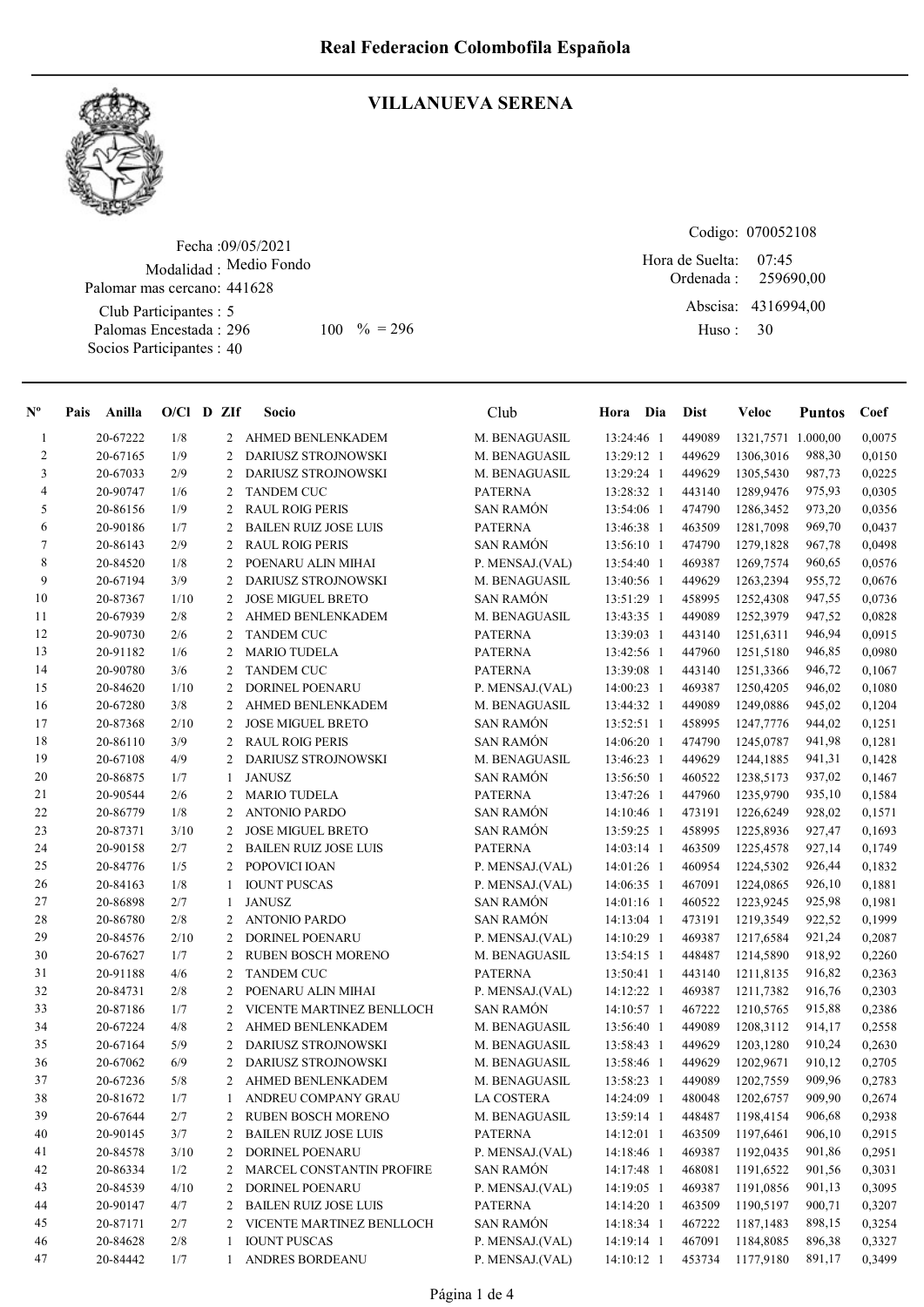## VILLANUEVA SERENA 070052108 09/05/2021

| $\mathbf{N}^{\mathbf{o}}$ | Anilla<br>Pais | $O/Cl$ D ZIf |                | Socio                         | Club              | Hora Dia     | <b>Dist</b> | Veloc                       | <b>Puntos</b> | Coef   |
|---------------------------|----------------|--------------|----------------|-------------------------------|-------------------|--------------|-------------|-----------------------------|---------------|--------|
| 48                        | 20-86751       | $3/8$        |                | 2 ANTONIO PARDO               | <b>SAN RAMÓN</b>  | 14:27:41 1   | 473191      | 1175,0946                   | 889,04        | 0,3427 |
| 49                        | 20-86658       | 3/7          | -1             | <b>JANUSZ</b>                 | <b>SAN RAMÓN</b>  | 14:17:05 1   | 460522      | 1174,5513                   | 888,62        | 0,3595 |
| 50                        | 20-87377       | 4/10         | 2              | <b>JOSE MIGUEL BRETO</b>      | <b>SAN RAMÓN</b>  | 14:16:09 1   | 458995      | 1173,4501                   | 887,79        | 0,3680 |
| 51                        | 20-84710       | 3/8          | 2              | POENARU ALIN MIHAI            | P. MENSAJ.(VAL)   | 14:25:21 1   | 469387      | 1172,4416                   | 887,03        | 0,3671 |
| 52                        | 20-84519       | 4/8          | $\overline{c}$ | POENARU ALIN MIHAI            | P. MENSAJ.(VAL)   | 14:25:54 1   | 469387      | 1170,8331                   | 885,81        | 0,3743 |
| 53                        | 20-84399       | 5/8          | 2              | POENARU ALIN MIHAI            | P. MENSAJ.(VAL)   | 14:26:42 1   | 469387      | 1168,5014                   | 884,05        | 0,3815 |
| 54                        | 20-84017       | 1/8          | 2              | MONTALVAN MARIN JOSÉ LUIS     | P. MENSAJ.(VAL)   | 14:22:18 1   | 463686      | 1167,0929                   | 882,98        | 0,3934 |
| 55                        | 20-84502       | 6/8          | 2              | POENARU ALIN MIHAI            | P. MENSAJ.(VAL)   | 14:27:15 1   | 469387      | 1166,9037                   | 882,84        | 0,3959 |
| 56                        | 20-84029       | 2/8          | 2              | MONTALVAN MARIN JOSÉ LUIS     | P. MENSAJ.(VAL)   | 14:22:46 1   | 463686      | 1165,7236                   | 881,95        | 0,4080 |
| 57                        | 20-67456       | 1/9          | 2              | <b>VICENTE ROYO</b>           | M. BENAGUASIL     | 14:13:37 1   | 449226      | 1155,9617                   | 874,56        | 0,4287 |
| 58                        | 20-87635       | 1/5          | 2              | CAMACHO CASTRO, LUIS FELI     | <b>SAN RAMÓN</b>  | 14:21:33 1   | 451280      | 1138,0154                   | 860,98        | 0,4342 |
| 59                        | 20-84590       | 5/10         | 2              | DORINEL POENARU               | P. MENSAJ.(VAL)   | 14:37:43 1   | 469387      | 1137,3105                   | 860,45        | 0,4246 |
| 60                        | 20-81230       | 2/7          | -1             | ANDRES BORDEANU               | P. MENSAJ.(VAL)   | 14:24:22 1   | 453734      | 1136,1339                   | 859,56        | 0,4467 |
| 61                        | 20-67096       | 7/9          | 2              | DARIUSZ STROJNOWSKI           | M. BENAGUASIL     | 14:21:31 1   | 449629      | 1133,9473                   | 857,90        | 0,4583 |
| 62                        | 20-86824       | 4/7          | -1             | <b>JANUSZ</b>                 | <b>SAN RAMÓN</b>  | 14:31:22 1   | 460522      | 1133,2672                   | 857,39        | 0,4548 |
| 63                        | 20-84991       | 1/5          | 1              | <b>GELU TOMA</b>              | P. MENSAJ.(VAL)   | 14:38:09 1   | 465151      | 1125,8647                   | 851,79        | 0,4576 |
| 64                        | 20-84880       | 2/5          | 2              | POPOVICI IOAN                 | P. MENSAJ.(VAL)   | 14:34:31 1   | 460954      | 1125,6050                   | 851,59        | 0,4691 |
| 65                        | 20-83905       | 1/2          | 2              | FERNANDO PELAEZ BRAVO         | P. MENSAJ.(VAL)   | 14:25:42 1   | 450251      | 1123,6611                   | 850,12        | 0,4877 |
| 66                        | 20-86702       | 1/1          | 2              | JUAN MANUEL MARTI FERRER      | <b>SAN RAMÓN</b>  | 14:46:28 1   | 473243      | 1122,8480                   | 849,51        | 0,4712 |
| 67                        | 20-83911       | 3/8          | 2              | MONTALVAN MARIN JOSÉ LUIS     | P. MENSAJ.(VAL)   | 14:38:11 1   | 463686      | 1122,2282                   | 849,04        | 0,4882 |
| 68                        | 20-87374       | 5/10         | 2              | <b>JOSE MIGUEL BRETO</b>      | <b>SAN RAMÓN</b>  | 14:35:57 1   | 458995      | 1116,9120                   | 845,02        | 0,5005 |
| 69                        | 20-81674       | 2/7          | 1              | ANDREU COMPANY GRAU           | LA COSTERA        | 14:54:59 1   | 480048      | 1116,4340                   | 844,65        | 0,4856 |
| 70                        | 20-84472       | 3/7          | -1             | ANDRES BORDEANU               | P. MENSAJ.(VAL)   | 14:34:31 1   | 453734      | 1107,9744                   | 838,25        | 0,5212 |
| 71                        | 20-84424       | 1/6          | 2              | <b>SAID AISSAT</b>            | <b>PATERNA</b>    | 14:46:03 1   | 466051      | 1106,8780                   | 837,42        | 0,5147 |
| 72                        | 20-67499       | 2/9          | $\overline{c}$ | <b>VICENTE ROYO</b>           | M. BENAGUASIL     | 14:30:57 1   | 449226      | 1106,6043                   | 837,22        | 0,5415 |
| 73                        | 20-84023       | 4/8          | 2              | MONTALVAN MARIN JOSÉ LUIS     | P. MENSAJ.(VAL)   | 14:44:55 1   | 463686      | 1104,2334                   | 835,42        | 0,5319 |
| 74                        | 20-84714       | 7/8          | 2              | POENARU ALIN MIHAI            | P. MENSAJ.(VAL)   | $14:50:21$ 1 | 469387      | 1103,5312                   | 834,89        | 0,5326 |
| 75                        | 20-84189       | 3/8          | -1             | <b>IOUNT PUSCAS</b>           | P. MENSAJ.(VAL)   | 14:48:31 1   | 467091      | 1102,8869                   | 834,40        | 0,5425 |
| 76                        | 20-84048       | 2/6          | 2              | <b>SAID AISSAT</b>            | <b>PATERNA</b>    | 14:49:31 1   | 466051      | 1097,8391                   | 830,59        | 0,5509 |
| 77                        | 20-84971       | 2/5          | -1             | <b>GELU TOMA</b>              | P. MENSAJ.(VAL)   | 14:50:10 1   | 465151      | 1094,0439                   | 827,71        | 0,5592 |
| 78                        | 20-87337       | 6/10         | 2              | <b>JOSE MIGUEL BRETO</b>      | <b>SAN RAMÓN</b>  | 14:46:49 1   | 458995      | 1088,1386                   | 823,25        | 0,5741 |
| 79                        | 20-87175       | 3/7          | 2              | VICENTE MARTINEZ BENLLOCH     | <b>SAN RAMÓN</b>  | 14:56:07 1   | 467222      | 1083,7484                   | 819,92        | 0,5712 |
| 80                        | 20-80645       | 1/4          | 1              | <b>MARCHO TANEV MARCHEV</b>   | <b>LA COSTERA</b> | 14:38:07 1   | 445615      | 1078,6662                   | 816,08        | 0,6065 |
| 81                        | 20-67476       | 3/9          | 2              | <b>VICENTE ROYO</b>           | M. BENAGUASIL     | 14:41:51 1   | 449226      | 1077,6682                   | 815,32        | 0,6092 |
| 82                        | 20-86775       | 4/8          | 2              | <b>ANTONIO PARDO</b>          | <b>SAN RAMÓN</b>  | 15:04:19 1   | 473191      | 1077,1069                   | 814,90        | 0,5854 |
| 83                        | 20-86758       | 5/8          | 2              | <b>ANTONIO PARDO</b>          | <b>SAN RAMÓN</b>  | 15:04:23 1   | 473191      | 1076,9434                   | 814,78        | 0,5926 |
| 84                        | 20-80694       | 3/7          | 1              | ANDREU COMPANY GRAU           | <b>LA COSTERA</b> | 15:16:49 1   | 480048      | 1062,4840                   | 803,84        | 0,5912 |
| 85                        | 20-84474       | 4/7          |                | 1 ANDRES BORDEANU             | P. MENSAJ.(VAL)   |              |             | 14:56:58 1 453734 1050,3912 | 794,69        | 0,6329 |
| 86                        | 20-81502       | 1/6          | 1              | <b>VICENTE PERIS PIQUERAS</b> | LA COSTERA        | $14:47:17$ 1 | 442470      | 1047,8036                   | 792,73        | 0,6566 |
| 87                        | 20-81634       | 1/3          | 1              | DIEGO GIL VILLALBA            | LA COSTERA        | 14:59:51 1   | 455068      | 1046,4942                   | 791,74        | 0,6459 |
| $88\,$                    | 20-86737       | 5/7          | $\mathbf{1}$   | <b>JANUSZ</b>                 | <b>SAN RAMÓN</b>  | 15:07:52 1   | 460522      | 1039,8660                   | 786,73        | 0,6456 |
| 89                        | 20-81601       | 2/3          | -1             | DIEGO GIL VILLALBA            | LA COSTERA        | 15:03:02 1   | 455068      | 1038,8890                   | 785,99        | 0,6607 |
| 90                        | 20-84893       | 3/5          | 2              | POPOVICI IOAN                 | P. MENSAJ.(VAL)   | 15:09:19 1   | 460954      | 1037,4448                   | 784,89        | 0,6596 |
| 91                        | 20-67628       | 3/7          | 2              | <b>RUBEN BOSCH MORENO</b>     | M. BENAGUASIL     | 14:57:21 1   | 448487      | 1037,3239                   | 784,80        | 0,6855 |
| 92                        | 20-86753       | 6/8          | 2              | <b>ANTONIO PARDO</b>          | <b>SAN RAMÓN</b>  | 15:22:13 1   | 473191      | 1034,9382                   | 783,00        | 0,6568 |
| 93                        | 20-81581       | 1/5          | 1              | JOSE RAFAEL VILA GOMEZ        | LA COSTERA        | 14:57:54 1   | 442470      | 1022,1067                   | 773,29        | 0,7101 |
| 94                        | 20-84116       | 4/8          | 1              | <b>IOUNT PUSCAS</b>           | P. MENSAJ.(VAL)   | 15:25:52 1   | 467091      | 1013,5057                   | 766,78        | 0,6799 |
| 95                        | 20-80683       | 4/7          | 1              | ANDREU COMPANY GRAU           | LA COSTERA        | 15:38:40 1   | 480048      | 1013,4722                   | 766,76        | 0,6686 |
| 96                        | 20-81565       | 2/6          | 1              | VICENTE PERIS PIQUERAS        | LA COSTERA        | 15:14:29 1   | 442470      | 984,3969                    | 744,76        | 0,7330 |
| 97                        | 20-90154       | 5/7          | 2              | <b>BAILEN RUIZ JOSE LUIS</b>  | <b>PATERNA</b>    | 15:36:09 1   | 463509      | 983,7822                    | 744,29        | 0,7070 |
| 98                        | 20-81507       | 3/6          | 1              | VICENTE PERIS PIQUERAS        | LA COSTERA        | 15:17:07 1   | 442470      | 978,6633                    | 740,42        | 0,7483 |
| 99                        | 20-67482       | 4/9          | 2              | <b>VICENTE ROYO</b>           | M. BENAGUASIL     | 15:27:03 1   | 449226      | 972,2454                    | 735,57        | 0,7445 |
| 100                       | 20-84582       | 6/10         | 2              | DORINEL POENARU               | P. MENSAJ.(VAL)   | 15:52:17 1   | 469387      | 963,2732                    | 728,78        | 0,7197 |
| 101                       | 20-84139       | 5/8          | 1              | <b>IOUNT PUSCAS</b>           | P. MENSAJ.(VAL)   | 15:50:41 1   | 467091      | 961,7192                    | 727,60        | 0,7305 |
| 102                       | 20-81225       | 5/7          | 1              | ANDRES BORDEANU               | P. MENSAJ.(VAL)   | 15:47:16 1   | 453734      | 940,8363                    | 711,80        | 0,7595 |
| 103                       | 20-67037       | 8/9          | 2              | DARIUSZ STROJNOWSKI           | M. BENAGUASIL     | 15:44:22 1   | 449629      | 937,9647                    | 709,63        | 0,7739 |
| 104                       | 20-67492       | 5/9          | 2              | <b>VICENTE ROYO</b>           | M. BENAGUASIL     | 15:47:58 1   | 449226      | 930,1387                    | 703,71        | 0,7821 |
| 105                       | 20-67483       | 6/9          | 2              | <b>VICENTE ROYO</b>           | M. BENAGUASIL     | 15:50:14 1   | 449226      | 925,7938                    | 700,42        | 0,7896 |
| 106                       | 20-86144       | 4/9          | 2              | <b>RAUL ROIG PERIS</b>        | <b>SAN RAMÓN</b>  | 16:21:56 1   | 474790      | 918,4743                    | 694,88        | 0,7542 |
| 107                       | 20-67466       | 7/9          | 2              | <b>VICENTE ROYO</b>           | M. BENAGUASIL     | 15:57:29 1   | 449226      | 912,1649                    | 690,11        | 0,8047 |
| 108                       | 20-81600       | 2/5          | 1              | JOSE RAFAEL VILA GOMEZ        | LA COSTERA        | 15:50:57 1   | 442470      | 910,5258                    | 688,87        | 0,8246 |
| 109                       | 20-86575       | 1/4          | 2              | <b>FCO LINARES</b>            | <b>SAN RAMÓN</b>  | 16:28:04 1   | 473579      | 905,3894                    | 684,98        | 0,7776 |
| 110                       | 20-84619       | 7/10         | 2              | DORINEL POENARU               | P. MENSAJ.(VAL)   | $16:23:52$ 1 | 469387      | 904,6390                    | 684,42        | 0,7917 |
| 111                       | 20-84154       | 6/8          | 1              | <b>IOUNT PUSCAS</b>           | P. MENSAJ.(VAL)   | $16:22:04$ 1 | 467091      | 903,3477                    | 683,44        | 0,8028 |
| 112                       | 20-84540       | 8/10         | 2              | DORINEL POENARU               | P. MENSAJ.(VAL)   | $16:25:41$ 1 | 469387      | 901,4827                    | 682,03        | 0,8061 |
| 113                       | 20-67501       | 8/9          | $\overline{2}$ | <b>VICENTE ROYO</b>           | M. BENAGUASIL     | 16:03:47 1   | 449226      | 900,6436                    | 681,39        | 0,8498 |
| 114                       | 20-84014       | 5/8          |                | 2 MONTALVAN MARIN JOSÉ LUIS   | P. MENSAJ.(VAL)   | 16:33:25 1   | 463686      | 877,5007                    | 663,88        | 0,8306 |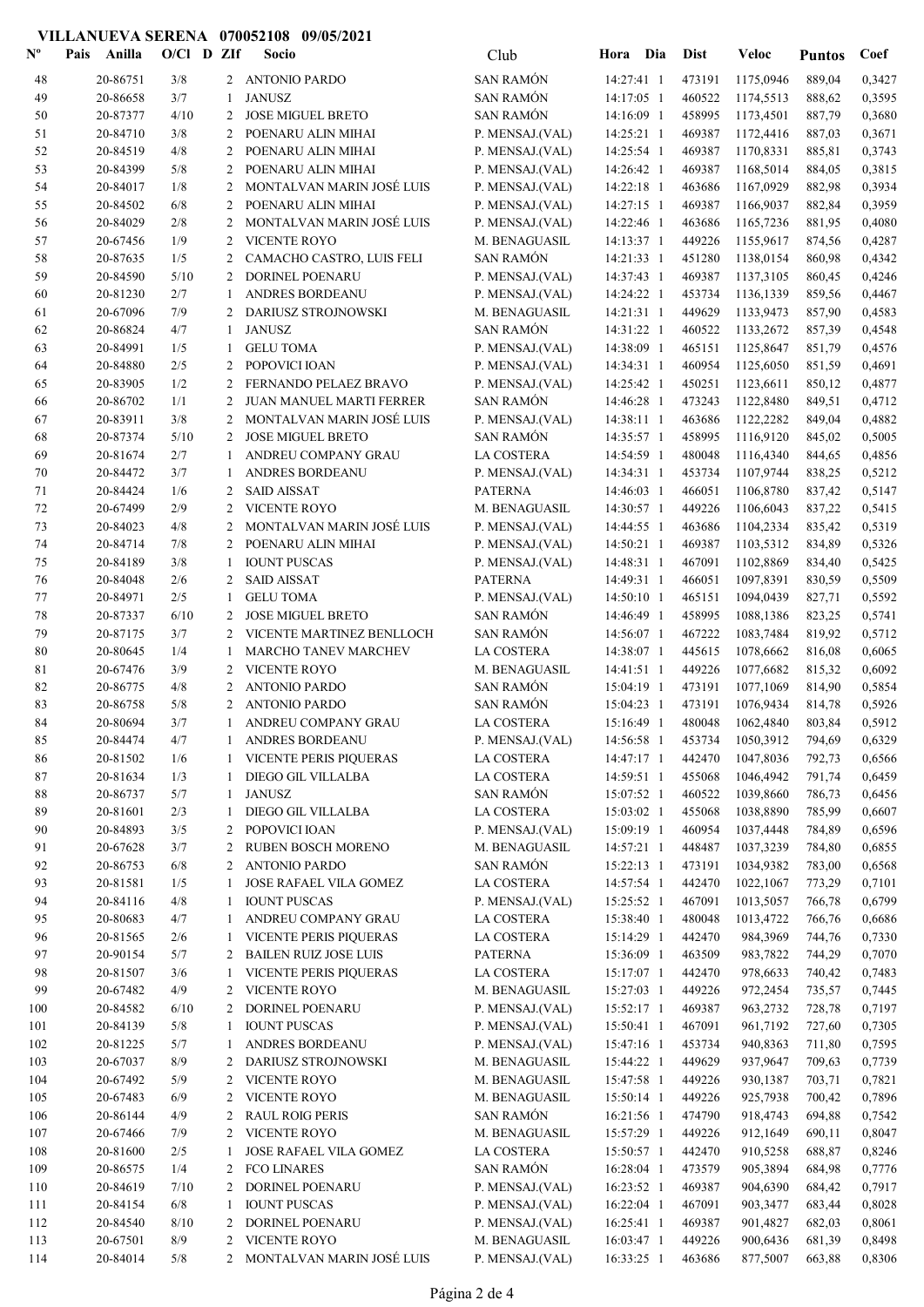## VILLANUEVA SERENA 070052108 09/05/2021

| $N^{\circ}$ | Anilla<br>Pais       | $O/C1$ D ZIf |                | Socio                                            | Club                                 | Hora Dia                 | <b>Dist</b>       | <b>Veloc</b>         | <b>Puntos</b>    | Coef             |
|-------------|----------------------|--------------|----------------|--------------------------------------------------|--------------------------------------|--------------------------|-------------------|----------------------|------------------|------------------|
| 115         | 20-81562             | 3/5          | 1              | JOSE RAFAEL VILA GOMEZ                           | <b>LA COSTERA</b>                    | 16:10:15 1               | 442470            | 875,7447             | 662,56           | 0,8781           |
| 116         | 20-90869             | 5/6          | 2              | <b>TANDEM CUC</b>                                | <b>PATERNA</b>                       | 16:18:36 1               | 443140            | 862,8115             | 652,77           | 0,8844           |
| 117         | 20-84207             | 7/8          | $\mathbf{1}$   | <b>IOUNT PUSCAS</b>                              | P. MENSAJ.(VAL)                      | 16:50:50 1               | 467091            | 855,7392             | 647,42           | 0,8462           |
| 118         | 20-90004             | 1/1          | 2              | JAVIER MORENO COLLADO                            | <b>PATERNA</b>                       | 16:53:56 1               | 463890            | 845,0753             | 639,35           | 0,8594           |
| 119         | 20-84441             | 6/7          | 1              | ANDRES BORDEANU                                  | P. MENSAJ.(VAL)                      | 16:42:25 1               | 453734            | 844,2872             | 638,76           | 0,8860           |
| 120         | 20-86159             | 5/9          | 2              | <b>RAUL ROIG PERIS</b>                           | <b>SAN RAMÓN</b>                     | 17:16:03 1               | 474790            | 831,4333             | 629,03           | 0,8539           |
| 121<br>122  | 20-69972<br>20-87613 | 3/6<br>2/5   | 2              | <b>MARIO TUDELA</b><br>CAMACHO CASTRO, LUIS FELI | <b>PATERNA</b><br><b>SAN RAMÓN</b>   | 16:43:55 1<br>16:54:14 1 | 447960<br>451280  | 831,2231<br>821,6544 | 628,87           | 0,9125<br>0,9133 |
| 123         | 20-86897             | 6/7          | 2<br>1         | <b>JANUSZ</b>                                    | <b>SAN RAMÓN</b>                     | 17:46:04 1               | 460522            | 766,1746             | 621,63<br>579,66 | 0,9023           |
| 124         | 20-87065             | 2/4          | 2              | <b>FCO LINARES</b>                               | <b>SAN RAMÓN</b>                     | 18:18:00 1               | 473579            | 748,1501             | 566,02           | 0,8846           |
| 125         | 20-84830             | 4/5          | 2              | POPOVICI IOAN                                    | P. MENSAJ.(VAL)                      | 18:07:40 1               | 460954            | 740,2901             | 560,08           | 0,9161           |
| 126         | 20-84401             | 3/6          | 2              | <b>SAID AISSAT</b>                               | <b>PATERNA</b>                       | 18:15:28 1               | 466051            | 739,2159             | 559,26           | 0,9134           |
| 127         | 20-87620             | 3/5          | 2              | CAMACHO CASTRO, LUIS FELI                        | <b>SAN RAMÓN</b>                     | 18:14:13 1               | 451280            | 717,2092             | 542,61           | 0,9507           |
| 128         | 20-81591             | 4/6          | 1              | VICENTE PERIS PIQUERAS                           | LA COSTERA                           | 18:19:45 1               | 442470            | 697,0776             | 527,38           | 0,9773           |
| 129         | 20-87539             | 7/10         | $\overline{2}$ | <b>JOSE MIGUEL BRETO</b>                         | SAN RAMÓN                            | 18:45:18 1               | 458995            | 695,1310             | 525,91           | 0,9495           |
| 130         | 20-67600             | 4/7          | 2              | RUBEN BOSCH MORENO                               | M. BENAGUASIL                        | 18:30:13 1               | 448487            | 695,0952             | 525,88           | 0,9793           |
| 131         | 20-67268             | 6/8          | 2              | AHMED BENLENKADEM                                | M. BENAGUASIL                        | 18:34:22 1               | 449089            | 691,5800             | 523,22           | 0,9855           |
| 132         | 20-84901             | 3/5          | 1              | <b>GELU TOMA</b>                                 | P. MENSAJ.(VAL)                      | 18:57:38 1               | 465151            | 691,5372             | 523,19           | 0,9587           |
| 133         | 20-90839             | 6/6          | 2              | <b>TANDEM CUC</b>                                | <b>PATERNA</b>                       | 18:31:16 1               | 443140            | 685,6922             | 518,77           | 1,0140           |
| 134         | 20-87167             | 4/7          | 2              | VICENTE MARTINEZ BENLLOCH                        | <b>SAN RAMÓN</b>                     | 19:09:32 1               | 467222            | 682,5409             | 516,38           | 0,9689           |
| 135         | 20-67626             | 5/7          | 2              | <b>RUBEN BOSCH MORENO</b>                        | M. BENAGUASIL                        | 18:42:37 1               | 448487            | 681,9885             | 515,97           | 1,0169           |
| 136         | 20-80748             | 5/6          |                | <b>VICENTE PERIS PIQUERAS</b>                    | <b>LA COSTERA</b>                    | 18:35:45 1               | 442470            | 679,9385             | 514,42           | 1,0384           |
| 137         | 20-84597             | 9/10         | 2              | DORINEL POENARU                                  | P. MENSAJ.(VAL)                      | 19:17:03 1               | 469387            | 678,2559             | 513,14           | 0,9860           |
| 138         | 20-67636             | 6/7          | 2              | RUBEN BOSCH MORENO                               | M. BENAGUASIL                        | 18:53:31 1               | 448487            | 670,8688             | 507,55           | 1,0395           |
| 139         | 20-67232             | 7/8          | 2              | AHMED BENLENKADEM                                | M. BENAGUASIL                        | 19:05:16 1               | 449089            | 660,1661             | 499,46           | 1,0457           |
| 140<br>141  | 20-86105<br>20-86856 | 6/9<br>7/7   | 2              | <b>RAUL ROIG PERIS</b><br><b>JANUSZ</b>          | <b>SAN RAMÓN</b><br><b>SAN RAMÓN</b> | 19:48:38 1<br>19:35:22 1 | 474790<br>460522  | 656,1196<br>648,2877 | 496,39<br>490,47 | 0,9962<br>1,0344 |
| 142         | 20-87354             | 8/10         | 1<br>2         | <b>JOSE MIGUEL BRETO</b>                         | <b>SAN RAMÓN</b>                     | 19:41:25 1               | 458995            | 640,6816             | 484,72           | 1,0452           |
| 143         | 20-86116             | 7/9          | 2              | <b>RAUL ROIG PERIS</b>                           | <b>SAN RAMÓN</b>                     | 20:15:42 1               | 474790            | 632,4630             | 478,50           | 1,0175           |
| 144         | 20-86303             | 2/2          | 2              | MARCEL CONSTANTIN PROFIRE                        | <b>SAN RAMÓN</b>                     | 20:07:03 1               | 468081            | 630,7944             | 477,23           | 1,0393           |
| 145         | 20-86102             | 8/9          | 2              | <b>RAUL ROIG PERIS</b>                           | <b>SAN RAMÓN</b>                     | 20:19:59 1               | 474790            | 628,8748             | 475,78           | 1,0318           |
| 146         | 20-84529             | 10/10        | 2              | DORINEL POENARU                                  | P. MENSAJ.(VAL)                      | 20:12:30 1               | 469387            | 627,9425             | 475,08           | 1,0508           |
| 147         | 20-84724             | 8/8          | 2              | POENARU ALIN MIHAI                               | P. MENSAJ.(VAL)                      | 20:13:32 1               | 469387            | 627,0756             | 474,42           | 1,0580           |
| 148         | 20-90169             | 6/7          | 2              | <b>BAILEN RUIZ JOSE LUIS</b>                     | <b>PATERNA</b>                       | 20:07:31 1               | 463509            | 624,2405             | 472,28           | 1,0787           |
| 149         | 20-83909             | 2/2          | 2              | FERNANDO PELAEZ BRAVO                            | P. MENSAJ.(VAL)                      | 19:59:34 1               | 450251            | 612,9478             | 463,73           | 1,1180           |
| 150         | 20-90895             | 4/6          | 2              | <b>MARIO TUDELA</b>                              | <b>PATERNA</b>                       | 20:01:29 1               | 447960            | 608,2419             | 460,17           | 1,1313           |
| 151         | 20-86151             | 5/7          |                | 2 VICENTE MARTINEZ BENLLOCH                      | SAN RAMÓN                            | 20:36:31 1               | 467222            | 605,5890             | 458,16           | 1,0918           |
| 152         | 20-86519             | 3/4          |                | 2 FCO LINARES                                    | SAN RAMÓN                            |                          | 20:59:36 1 473579 | 595,9967 450,91      |                  | 1,0843           |
| 153         | 20-84108             | 8/8          | 1              | <b>IOUNT PUSCAS</b>                              | P. MENSAJ.(VAL)                      | 21:03:54 1               | 467091            | 584,6677             | 442,34           | 1,1066           |
| 154         | 20-72029             | 7/7          | 2              | RUBEN BOSCH MORENO                               | M. BENAGUASIL                        | 20:39:57 1               | 448487            | 578,7302             | 437,84           | 1,1601           |
| 155         | 20-81093             | 1/2          | 1              | <b>JOSE V. LOPEZ ALVENTOSA</b>                   | LA COSTERA                           | 20:56:48 1               | 452049            | 570,9131             | 431,93           | 1,1584           |
| 156         | 20-81937             | 1/2          | 1              | FCO. BELLVER MICO                                | LA COSTERA                           | 21:01:14 1               | 453450            | 569,4939             | 430,86           | 1,1623           |
| 157<br>158  | 20-76556<br>20-80681 | 4/6<br>5/7   | 2<br>1         | <b>SAID AISSAT</b><br>ANDREU COMPANY GRAU        | <b>PATERNA</b><br>LA COSTERA         | 21:32:55 1<br>06:52:00 2 | 466051<br>480048  | 562,9202<br>524,0699 | 426,87<br>424,78 | 1,1381<br>1,1119 |
| 159         | 20-84607             | 4/5          | 1              | <b>GELU TOMA</b>                                 | P. MENSAJ.(VAL)                      | 06:51:00 2               | 465151            | 508,3617             | 412,08           | 1,1548           |
| 160         | 20-86586             | 4/4          | 2              | <b>FCO LINARES</b>                               | SAN RAMÓN                            | 07:15:24 2               | 473579            | 504,1292             | 407,89           | 1,1414           |
| 161         | 20-84019             | 6/8          | 2              | MONTALVAN MARIN JOSÉ LUIS                        | P. MENSAJ.(VAL)                      | 07:13:29 2               | 463686            | 494,6072             | 400,24           | 1,1730           |
| 162         | 20-87323             | 9/10         | 2              | <b>JOSE MIGUEL BRETO</b>                         | <b>SAN RAMÓN</b>                     | 07:12:33 2               | 458995            | 490,0913             | 396,62           | 1,1924           |
| 163         | 20-81112             | 1/1          | 1              | FULGENCIO SAMPER CERDA                           | LA COSTERA                           | 06:52:00 2               | 441628            | 482,1266             | 390,78           | 1,2469           |
| 164         | 20-80601             | 6/7          | 1              | ANDREU COMPANY GRAU                              | LA COSTERA                           | 08:12:31 2               | 480048            | 481,7260             | 388,22           | 1,1542           |
| 165         | 20-86131             | 6/7          | 2              | VICENTE MARTINEZ BENLLOCH                        | <b>SAN RAMÓN</b>                     | 07:50:11 2               | 467222            | 479,6038             | 387,09           | 1,1931           |
| 166         | 20-81628             | 3/3          | 1              | DIEGO GIL VILLALBA                               | LA COSTERA                           | 07:30:00 2               | 455068            | 477,0105             | 385,54           | 1,2324           |
| 167         | 20-86167             | 9/9          | 2              | <b>RAUL ROIG PERIS</b>                           | SAN RAMÓN                            | 08:13:59 2               | 474790            | 475,7494             | 383,37           | 1,1883           |
| 168         | 20-81961             | 1/5          | 1              | FRANCISCO E. BELLVER RUB                         | LA COSTERA                           | 07:31:06 2               | 453450            | 474,7670             | 383,69           | 1,2517           |
| 169         | 20-81218             | 7/7          | 1              | ANDREU COMPANY GRAU                              | LA COSTERA                           | 08:35:16 2               | 480048            | 470,9739             | 379,00           | 1,1894           |
| 170         | 20-87181             | 7/7          | 2              | VICENTE MARTINEZ BENLLOCH                        | <b>SAN RAMÓN</b>                     | 08:14:17 2               | 467222            | 468,0254             | 377,13           | 1,2292           |
| 171         | 20-87619             | 4/5          | 2              | CAMACHO CASTRO, LUIS FELI                        | SAN RAMÓN                            | 07:52:19 2               | 451280            | 462,2271             | 373,01           | 1,2801           |
| 172<br>173  | 20-67069<br>20-87426 | 9/9<br>1/1   | 2              | DARIUSZ STROJNOWSKI<br>MARCEL ANDREESCU          | M. BENAGUASIL<br>SAN RAMÓN           | 07:51:20 2<br>09:04:17 2 | 449629<br>482460  | 461,0003<br>460,2382 | 372,04           | 1,2924           |
| 174         | 20-80525             | 1/1          | 2              | FERNANDEZ CARDOS ANGEL                           | LA COSTERA                           | 08:28:11 2               | 460638            | 455,0934             | 369,71<br>366,39 | 1,2114<br>1,2761 |
| 175         | 20-86759             | 7/8          | 2              | <b>ANTONIO PARDO</b>                             | <b>SAN RAMÓN</b>                     | 09:01:42 2               | 473191            | 452,5112             | 363,56           | 1,2494           |
| 176         | 20-81586             | 6/6          | 1              | VICENTE PERIS PIQUERAS                           | LA COSTERA                           | 07:54:50 2               | 442470            | 452,0381             | 364,72           | 1,3438           |
| 177         | 20-83947             | 5/6          | 2              | <b>MARIO TUDELA</b>                              | <b>PATERNA</b>                       | 08:23:34 2               | 447960            | 444,5959             | 358,04           | 1,3349           |
| 178         | 20-87681             | 5/5          | 2              | CAMACHO CASTRO, LUIS FELI                        | <b>SAN RAMÓN</b>                     | 08:32:08 2               | 451280            | 444,1149             | 357,46           | 1,3325           |
| 179         | 20-81237             | 7/7          | 1              | ANDRES BORDEANU                                  | P. MENSAJ.(VAL)                      | 08:38:02 2               | 453734            | 443,9523             | 357,19           | 1,3328           |
| 180         | 20-41305             | 5/6          | 2              | <b>SAID AISSAT</b>                               | <b>PATERNA</b>                       | 09:10:45 2               | 466051            | 441,8592             | 354,81           | 1,3048           |
| 181         | 20-90976             | 2/4          | 1              | MARCHO TANEV MARCHEV                             | <b>LA COSTERA</b>                    | 08:36:40 2               | 445615            | 436,5921             | 351,30           | 1,3722           |